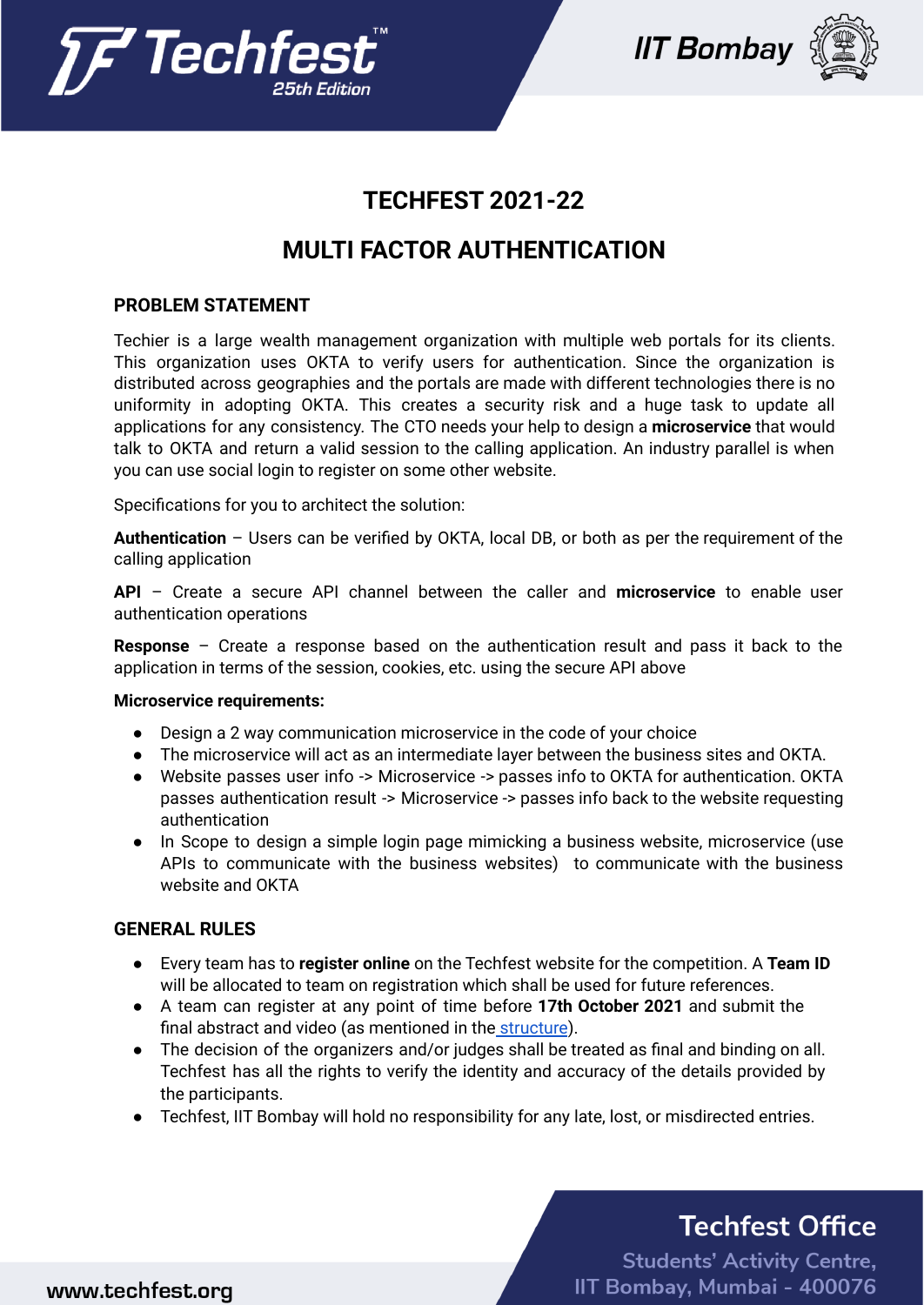





- The idea presented by the teams should be original (not protected by patent/copyright/technical publication by anyone else).
- Note that at any point in time the latest information will be that which is on the website.
- All modes of official communication will be through the **Techfest e-mail**.

## **STRUCTURE**

#### **ROUND 1: ABSTRACT SUBMISSION**

In this round, teams will have to submit a brief Abstract about their tool. It must contain the following:

- **Statement of Problem** Succinct definition of the problem addressed.
- **Objectives** What is your motivation? What are the objectives the prototype is developed for?
- **Introduction to Proposed Solution** A basic idea of the solution to attempt to propose. Also, explain the thinking behind the proposed solution.
- **Novelty of Approach (optional)-** Is there something unique to your solution (that gives your tool an edge over the other solutions)?

You must be very concise and to the point in the Abstract. It must not exceed two pages.

The Abstract (as a pdf) must be sent by email to **[mfa@techfest.org](mailto:mfa@techfest.org)** with the team details clearly mentioned in the email. The Team ID should be explicitly mentioned in the email subject and the abstract file must be in the form of **'TeamID\_TeamLeaderName'**. Any other name for the abstract file will not be accepted.

The last date for Abstract Submission is 24th October.

#### **ROUND 2: DESIGN DOCUMENT SUBMISSION**

Following is the list of contents that must be included in the Design document:

- **● Introduction**
- **● Understanding of Problem Statement**
- **● Scope/Assumption**
- **● Tools & Technology Stack**
- **● Architecture Diagram (if any)**
- **● Design (Implementation) Details**

A session will be conducted with the Subject Matter Experts to explain the further steps in designing the solution. Following this, the teams will be given two weeks to construct the design document of their solution.

Based on these submissions, the top 20 teams will be selected to implement their design.

# **Techfest Office**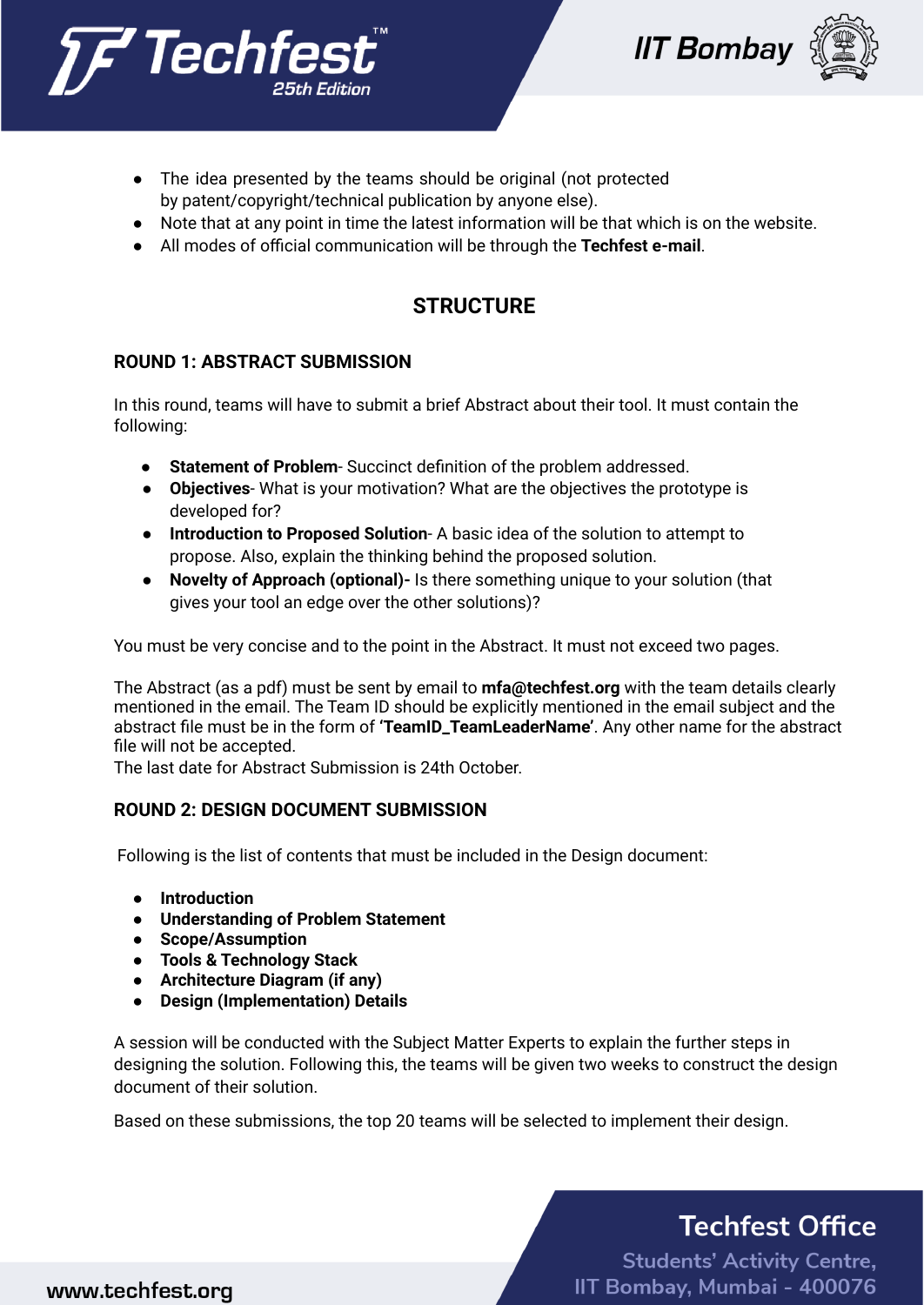





#### **ROUND 3: FINAL SUBMISSIONS AND PRESENTATIONS**

This round will be held in two stages. First, the selected teams will have to submit the final implementation of their tool. Based on this, the top-scoring 5 teams will be asked to present the working of their solution to the Judges' Panel, based on which the final winners will be announced.

#### **TIMELINE**

| Last date of registration               | 24 October             |
|-----------------------------------------|------------------------|
| Abstract submission deadline            | 24 October             |
| Sessions with MMC Expert                | 25-26 October          |
| Design Document Submission              | 7 November             |
| Top 20 teams selection                  | 12 November            |
| Demo Prep and Round 3 Submissions       | 12 November-3 December |
| Top 5 teams selection                   | 6 December             |
| Finale Presentation to the Judges Panel | 15 December            |

#### **JUDGING CRITERIA**

Participants must keep in mind the following points that would be used in judging the competition:

- **● Completeness which includes-**
	- 1. Classification
	- 2. Re-trainability
	- 3. Ease of tuning the model
	- 4. Deployment readiness
- **● Solution design and Quality**
- **● UI/UX**
- **● Technology Usage**
- **● Ease of maintenance**

**Youtube OCTA tutorial videos that you can refer is: <https://www.youtube.com/watch?v=uPFirakhBtQ>**

# **Techfest Office**